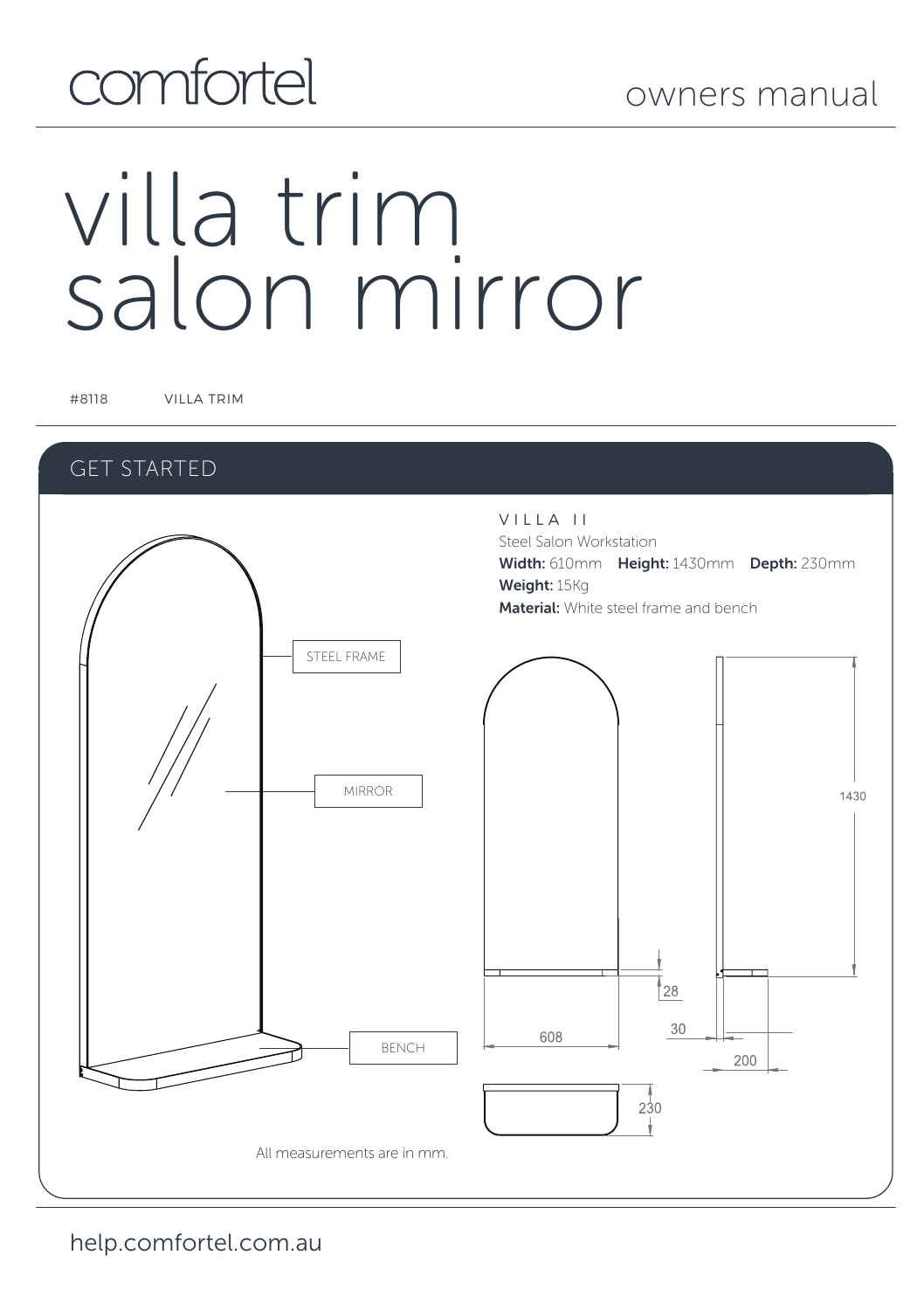#### GENERAL SAFETY

- 1. Read carefully and keep these instructions in a safe place.
- 2. Use this product only for its intended function and do not use attachments not recommended by the manufacturer.
- 3. Do not use outdoors.

ብ



### IMPORTANT

WALL FIXINGS NOT SUPPLIED. PLEASE REFER TO MIRROR WEIGHT WHEN INSTALLING TO DETERMINE BEST PRACTICE MOUNTING. WALL STUDS AND NOGGINS ARE NOT REQUIRED WHEN INSTALLING MIRRORS

PLEASE USE CORRECT FIXTURES FOR MOUNTING BASED ON WALL TYPE. NO RESPONSIBILITY<br>IS ACCEPTED FOR ANY DAMAGE OR INJURY CAUSED BY INCORRECT MOUNTING.

#### ASSEMBLY : BENCH

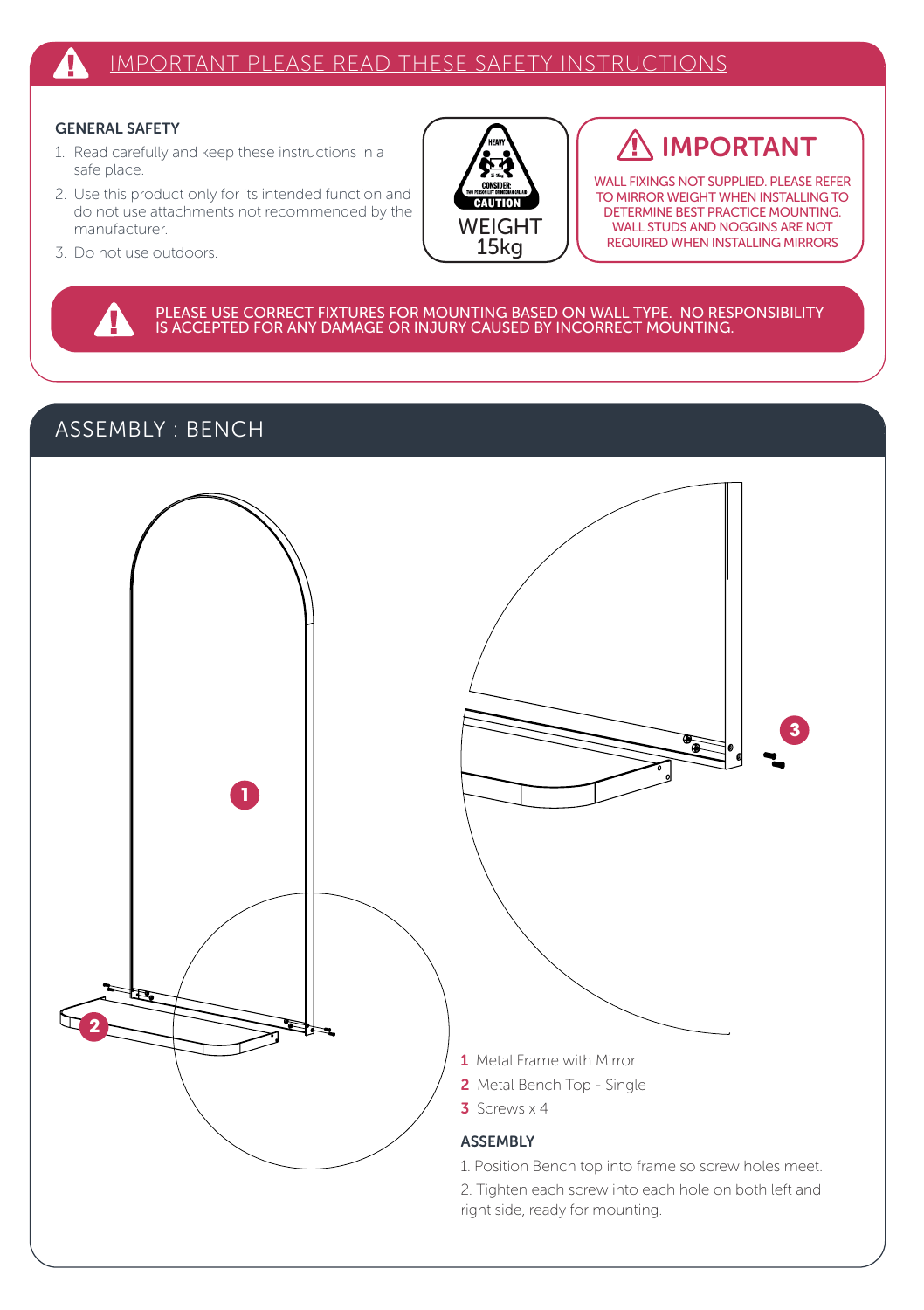#### INSTALLATION: RECOMMENDED WALL MOUNTING



All measurements are in MM.

#### BEFORE INSTALLING YOU SHOULD CONSIDER THE FOLLOWING:

Allow for the necessary room around the unit for free movement. When installing,position bench so it is 800-850mm from the floor. This is the recommended bench height.<br>This is the recommended bench height.

#### MOUNTING TO WALL

- 1. Position frame as pictured
- 2. Using fixings (Not supplied), secure frame to wall

## IMPORTANT

TO MIRROR WEIGHT WHEN INSTALLING TO DETERMINE BEST PRACTICE MOUNTING. WALL STUDS AND NOGGINS ARE NOT REQUIRED WHEN INSTALLING MIRRORS

PLEASE USE CORRECT FIXTURES FOR MOUNTING BASED ON WALL TYPE. NO RESPONSIBILITY IS ACCEPTED FOR ANY DAMAGE OR INJURY CAUSED BY INCORRECT MOUNTING.